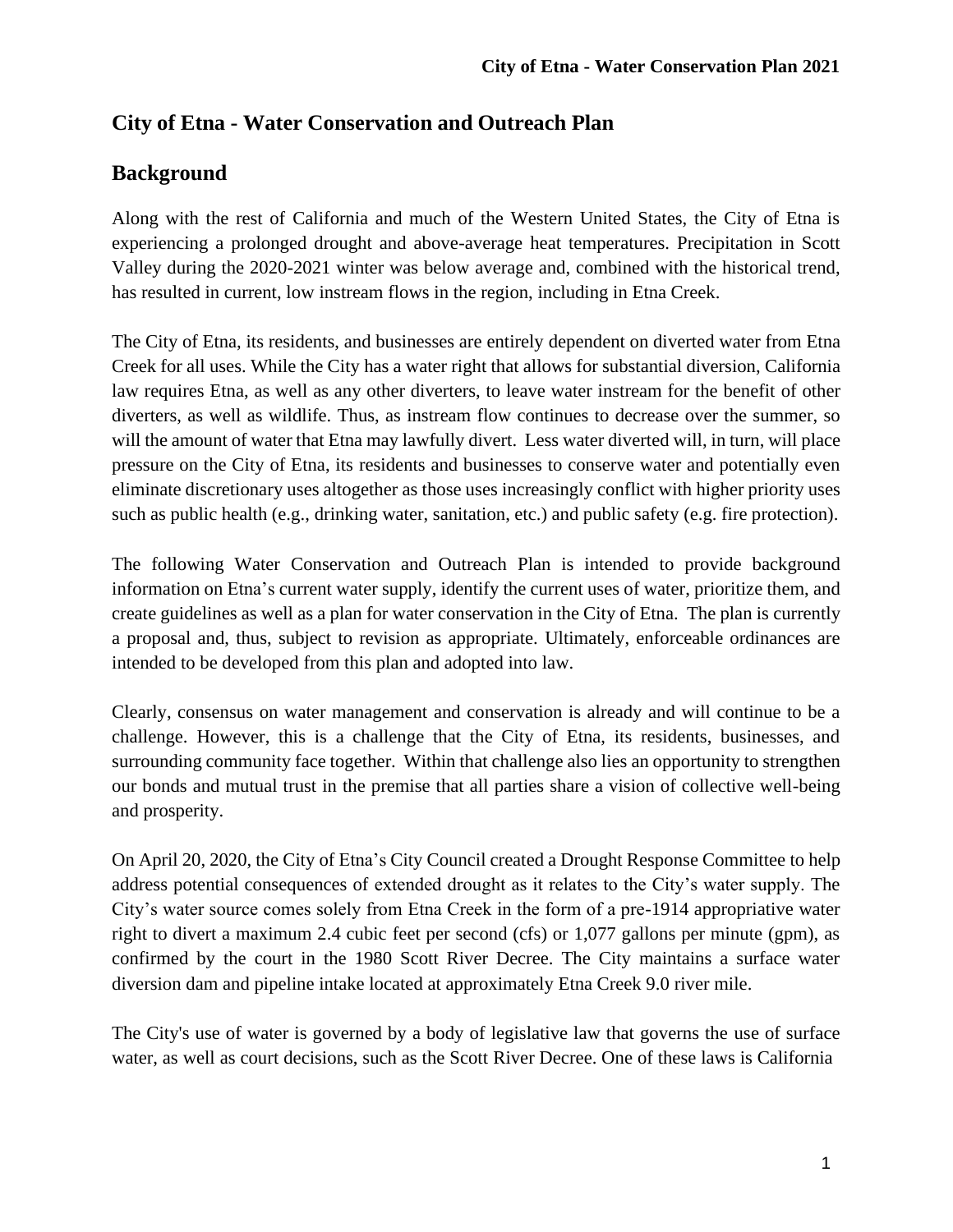Code, Fish and Game Code - FGC § 1602 which allows diverting water from the natural flow of a stream, in this case Etna Creek. While diversion may be lawful, Fish and Game Code - FGC § 5901 states that it is unlawful to maintain any instream device that prevents, impedes or tends to prevent or impede the passing of fish up and down stream. Furthermore, Fish and Game Code - FGC § 5937 states that the owner of a dam shall allow sufficient water at all times to pass through a fishway or over, around or through the dam, to keep in good condition any fish that may exist below the dam. The City intends to fully comply with the laws set forth so as not to jeopardize this critical resource or our access to it.

In 2004, a Water Master Plan Report was prepared for the City of Etna Water System to identify problems and recommended improvements (Oscar Larson & Associates). Since then, upgrades have been accomplished to help make the system more reliable in both quantity and quality. In 2010, the City made substantial improvements to the point of diversion which included the construction of a fish ladder over the dam. From the point of diversion, the City's water is piped by gravity to a series of 3 storage reservoirs (tanks), where the water is treated with alum and polymer then run through a sand filter and chlorinated. Then the water is gravity fed to the City's residents, businesses, schools, parks, cemetery and pool. In 2018, the City completed the installation of additional storage so that the City's current tank storage capacity is approximately 493,000 gallons.

The availability of potable water must meet minimum health and safety allocation for human consumption, sanitation and fire protection needs. It is also understood the City's water supply is finite and will fluctuate based on the water year. Per California's Water Code "*the governing body of a distributor of a public water supply, whether publicly or privately owned and including a mutual water company, shall declare a water shortage emergency condition to prevail within the area served by such distributor whenever it finds and determines that the ordinary demands and requirements of water consumers cannot be satisfied without depleting the water supply of the distributor to the extent that there would be insufficient water for human consumption, sanitation, and fire protection*." *(Division 1. General State Powers Over Water [100-540] (Enacted in 1943, Ch. 368; Amended by Stats. 2018, Ch. 14, Sec. 1. (SB 606), effective January 1, 2019.)*

## **Purpose of Plan**

To ensure the integrity of the City's water supply for the near and long term, the purpose of this Water Conservation Plan is to promote the wise and responsible use of water as a scarce and valuable resource by: (1) encouraging programs to minimize waste; (2) supporting public education programs that promote water conservation and a better public understanding of water usage; and (3) working through the City Council to develop, adopt, and implement water conservation policies and ordinances that help the City meet its mandate of delivering an adequate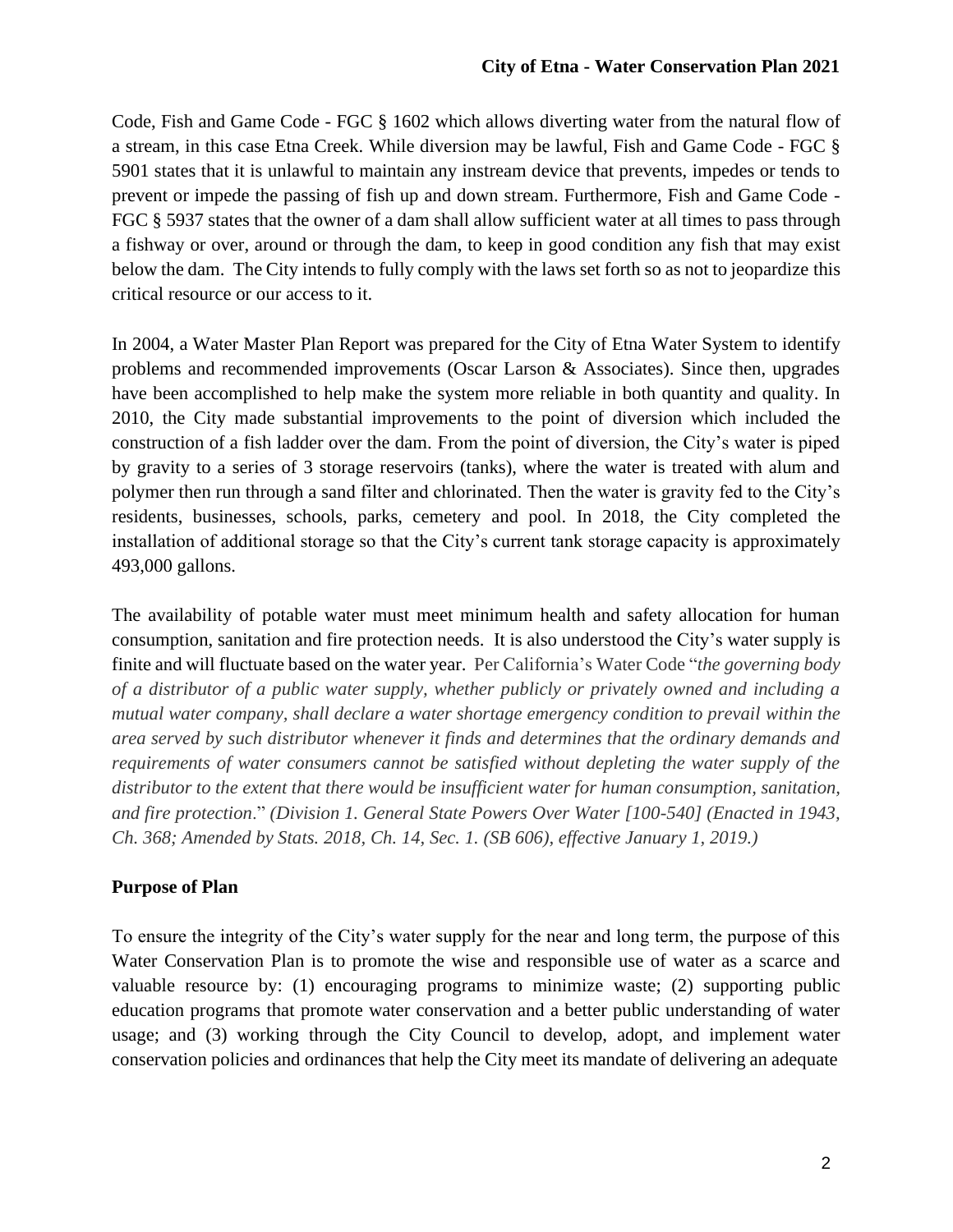water quantity for the needs of the City of Etna's residences, businesses and schools and for fire protection in a manner consistent with the law.

There are direct threats to the City of Etna's water supply both for quantity and quality:

- 1. Drought
- 2. Fire within city limits or wildfire within the watershed
- 3. Chemical spill or other contamination
- 4. Water theft

This conservation plan targets the quantity issues and does not directly address future water quality issues.

## **City of Etna Water Use**

Water use depends on various factors such as population, climate, land use patterns, (lot sizes, square footage of irrigated landscape), the age and condition of the water distribution infrastructure (water losses), and industrial and socioeconomic characteristics (the cost of water and income level of residents) of the City.

The City, and its duly authorized agents, and employees, shall have the exclusive right to deliver water within the city's water service area. The city shall also have the right to manage water demand within the city's water service area.

## **Priorities of Water Deliveries**

The use of available potable water allocations in a water emergency are recommended for all customers, in accordance with the California Water Code (Sections 350-358), and in the following order of priority:

- Minimum health and safety allocation for residential domestic use, sanitation, and fire protection.
- Commercial, industrial, institutional operations to maintain jobs and the economic base of the commercial (not landscape uses).
- Permanent commercial agriculture.
- Annual commercial agriculture.
- Existing landscaping.
- New Customers

## **Wasteful Use of City Water**

Any of the following acts or omissions, whether intentional, unintentional, willful or negligent, shall constitute the wasteful use of water: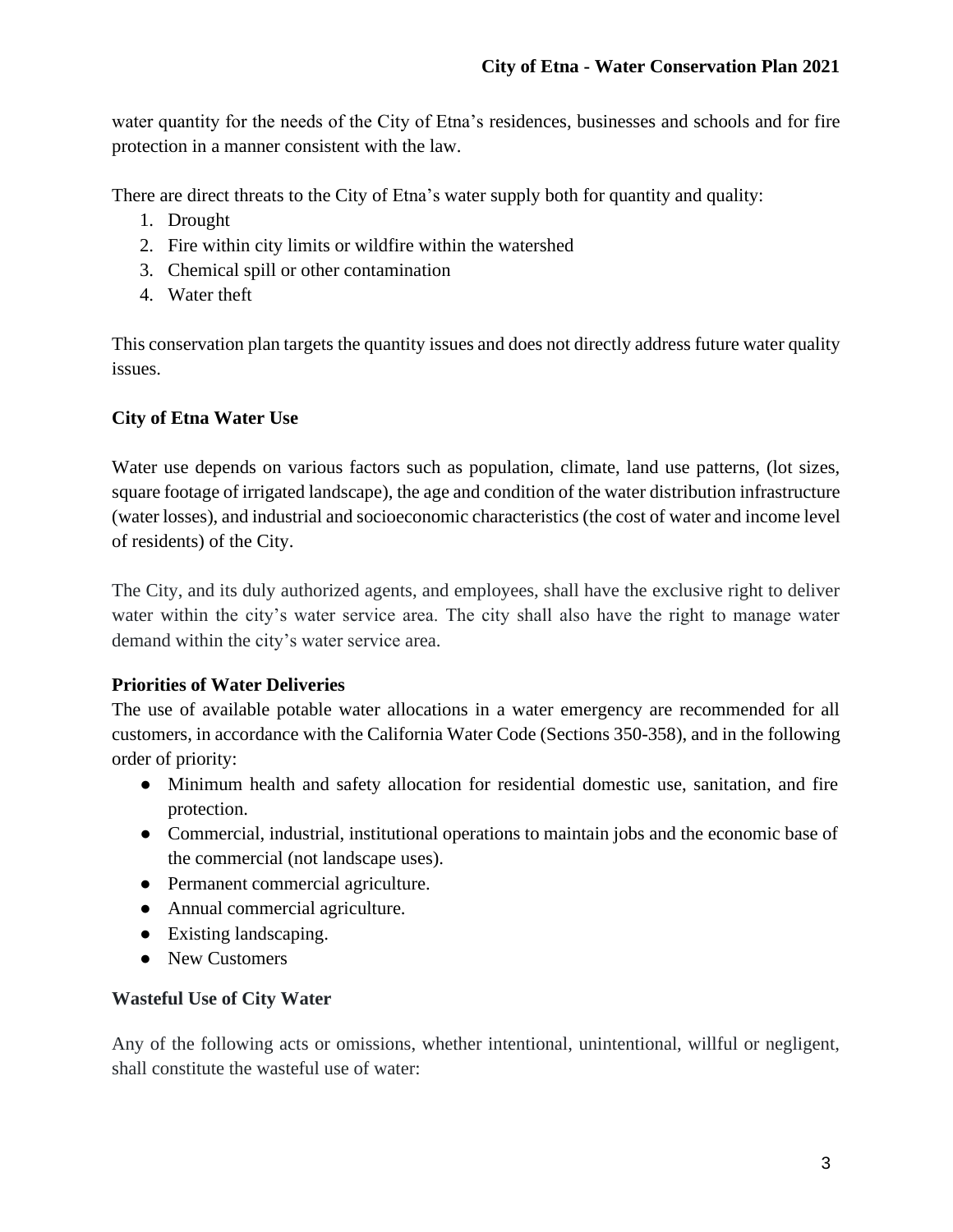- a) Water flowing away from a property caused by excessive application(s) of water beyond reasonable or practical irrigation rates, duration of application, or other than incidental applications to impervious surfaces.
- b) Causing or permitting an amount of water to discharge, flow, run to waste into or flood any gutter, sanitary sewer, water course or storm drain, or to any adjacent lot, from any tap, hose, faucet, pipe, sprinkler, or nozzle.
- c) Allowing water fixtures or heating or cooling devices to leak or discharge water.
- d) Maintaining ponds, waterways, decorative basins or swimming pools without water recirculation devices or with known leaks, both seen and unseen.
- e) Discharging water from, and refilling, swimming pools, decorative basins or ponds in excess of the frequency reasonably necessary to maintain the health, maintenance or structural considerations of the pool, basin or pond, as determined by the City.
- f) Continued operation of an irrigation system that applies water to an impervious surface.
- g) Use of a water hose not equipped with a control nozzle capable of completely shutting off the flow of water except when positive pressure is applied.
- h) Irrigation of lawns or landscaping when it is raining.
- i) Overfilling of any pond, pool or fountain which results in water discharging from the pond, pool or fountain.
- j) Failure to repair customer pipes, faulty sprinklers or other water-related fixtures that leak water within five working days, unless the director informs the customer that the leak must be repaired more quickly, in which case the customer shall repair the leak in the time specified by the City.
- k) Irrigating lawns or landscaping between the hours of 10:00 a.m. and 6:00 p.m., with the exception of drip irrigation.
- l) Using potable water from the city water system for compaction, dust control or other construction purposes without first obtaining approval from the City.
- m) Installing a single pass cooling system, such as a water-cooled air compressor, in any property that is newly connected to the city water system. This does not apply to evaporative cooling systems.

City of Etna's Waste of Water Ordinance Code 13.08.100 gives City Staff authority to notify and/or inspect for the waste of water. If the waste of water is determined and situation is not corrected within 5 days, water may be disconnected.

## **Water Conservations Actions**

This Plan includes four Water Conservation Levels that have been identified and methodology of setting these levels, are set by the use of triggers developed by availability of water resources information.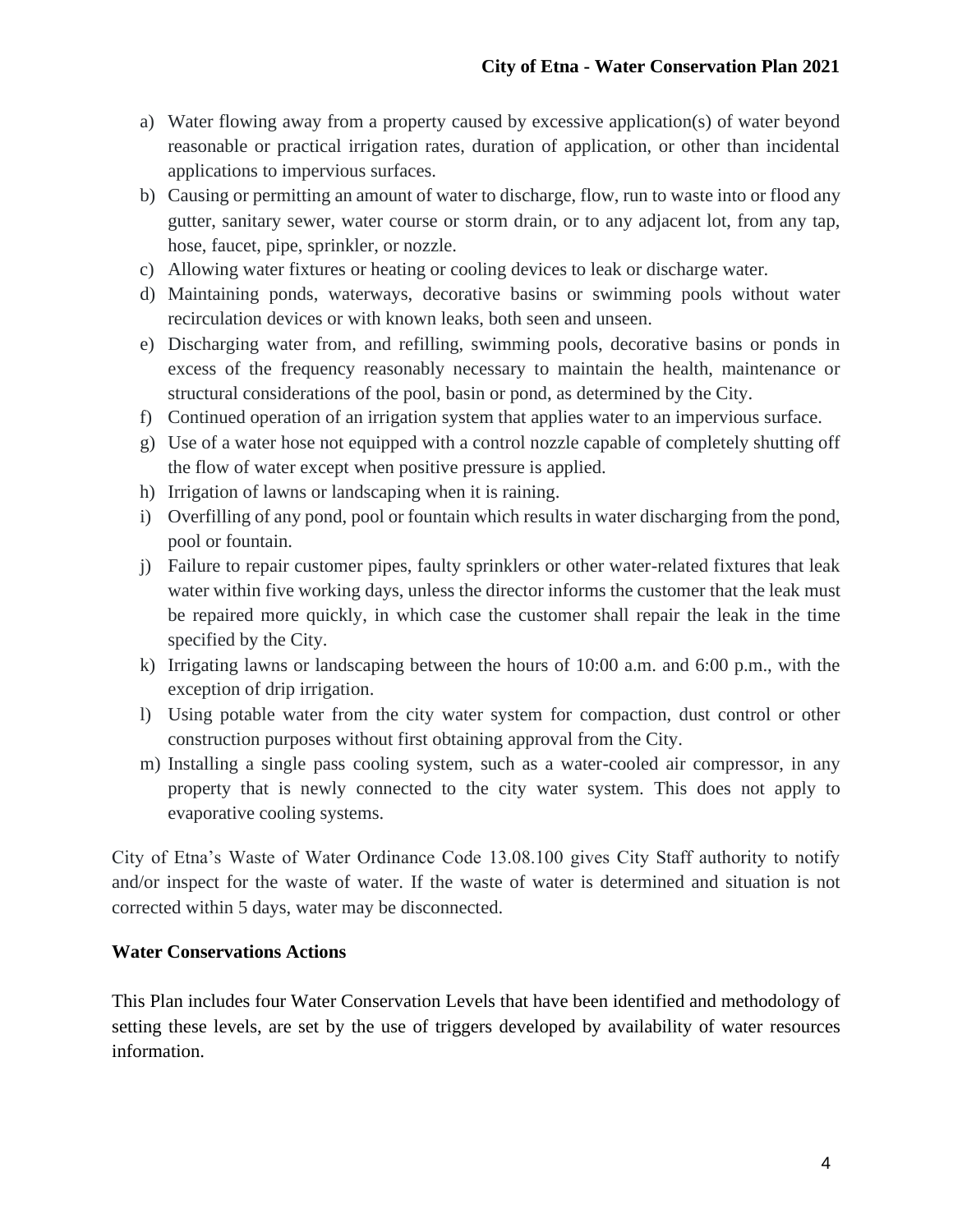The four water conservation levels of the City of Etna's water supply will be determined, initially by the U.S. Forest Service (USFS) Klamath National Forest (KNF)'s annual May 1st Snow Surveys taken at two stations in the Etna Creek watershed: Swampy John (elevation 5,500') and Etna Mountain (elevation 5,900'), both established in 1951. The relevant parameter that will be used is snow water content or also known is the "snow water equivalent". This information will be used as the initial trigger to establish the Level in which the City finds itself after May 1st for its potential water supply, as the city's water source from Etna Creek is highly dependent upon snow melt into the upper watershed's groundwater to help sustain creek flow during the summer and fall.

At any time after May 1st, if the flow becomes less than the City's water right of 2.4 cubic feet per second (cfs), the City will declare the water conservation level to automatically increase to the highest stage of concern at Level IV.

#### **Public Education and Notification**

The City will notify residents of changing conditions through bill messages, mailing inserts, and public announcements, website, Facebook postings and provide relevant information regarding the personal conservation strategies. City will develop a widely visible kiosk or sign ("Drought-Meter") as well as a public messaging board that will to stay current on flow conditions within Etna Creek. Additionally, the City may notify customers of unusually high-water usage based on billing records.

#### **Water Conservation Levels:**

The different water conservation levels are as follows:

**Level I - Basic (Blue) - Voluntary Conservation**: Voluntary Conservation would apply when the Etna watershed has received near normal or above normal snowpack levels. This is the normal mode of operation. Voluntary water conservation are measures suggested to encourage prudent water use, as an unreasonable waste of water is not allowed at any time.

**Level II - Water Alert (Yellow) - Elevated Voluntary Conservation Measures:** Voluntary Conservation Measures would apply when the Etna watershed has received significantly below normal snow water equivalent at 75% of average. Elevated voluntary conservation measures shall limit residential use to 400 gallons per day per residence, as measured at the water meter. Assumption is that the City's residences average 4 people, at 100 gallons per day per person. Penalties for unnecessary water usage may be enacted by the City Council.

**Level III - Water Shortage (Orange) - Mandatory Conservation Measures:** Mandatory Conservation Measures would apply when the Etna Creek watershed has received an extremely below normal snow water equivalent of 50% of average. Mandatory conservation measures shall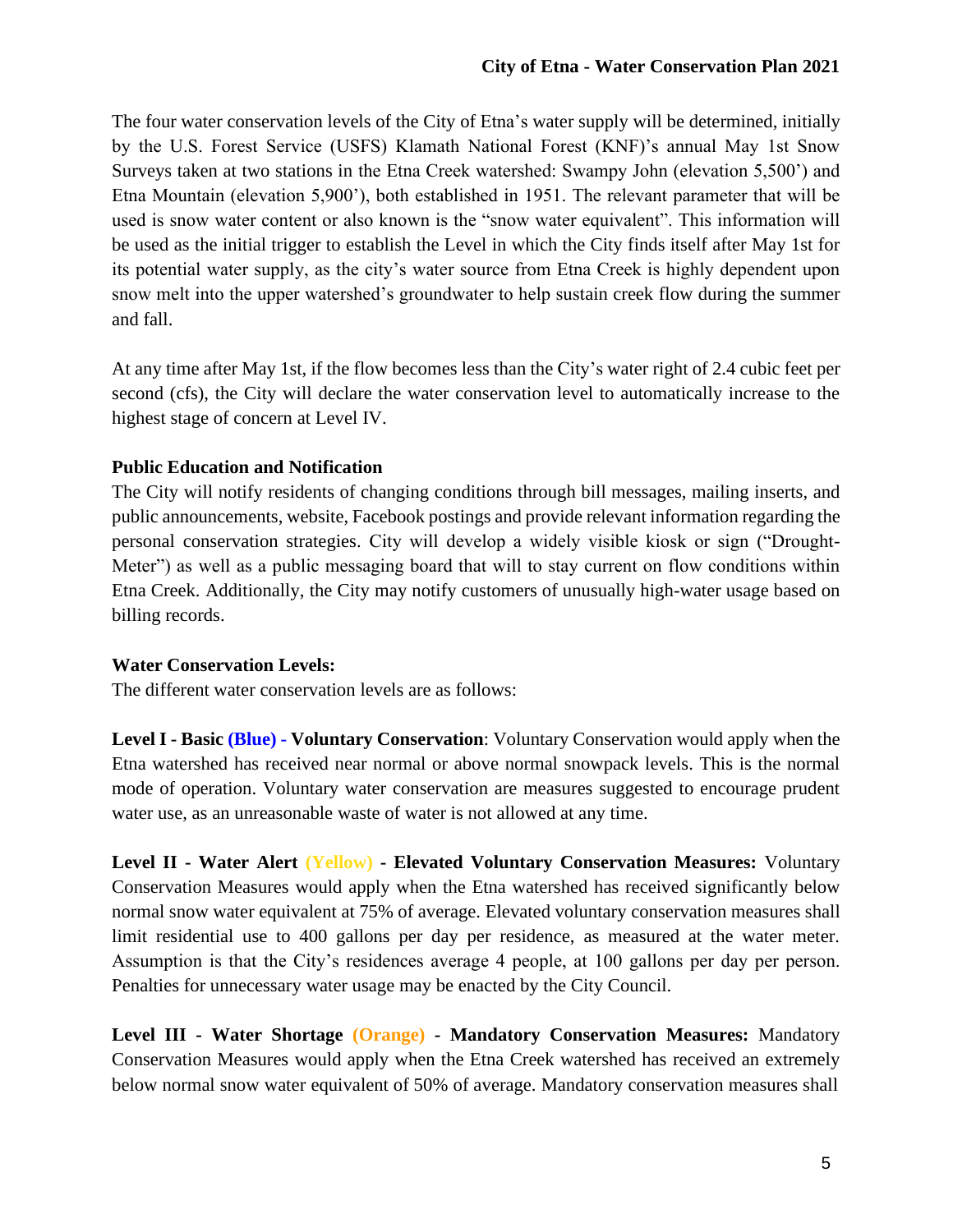limit residential use to 340 gallons per day per residence, as measured at the water meter. Assumption is that the City's residences average 4 people, at 85 gallons per day per person. Penalties for unnecessary water usage may be enacted by the City Council.

**Level IV - Water Emergency (Red) - Maximum Conservation Measures:** Maximum Conservation Measure**s** would apply when the stream flow as measured at the Etna Creek gage near the diversion dam becomes less than 2.4 cfs. Maximum conservation measures shall limit residential use to 280 gallons per day per residence, as measured at the water meter. Assumption is that the City's residences average 4 people, at 70 gallons per day per person. Penalties for unnecessary water usage may be enacted by the City Council.

#### **Water Use Restrictions**

The following water use restrictions apply for the severity of the conditions as described above:

**Level I - Basic (Blue) - Voluntary Conservation**: Voluntary conservation measures are proposed in this stage to embed water efficiency programs into the fabric of the community and achieve permanent reductions in per capita water use. Similarly, the City already encourages energy conservation through the use of additional energy efficient technologies in residential units, subdivisions, and commercial developments. Since the community's structures tend to be older, the City encourages customers to update to modern, low flow, high efficiency water using fixtures and appliances. Under this level of normal water conditions, the following measures are suggested to encourage prudent use of this scarce natural resource:

#### **Water Line Leak Detection**

*Minor leaks* - The goal should be for both the City and its residents, to identify and repair minor leaks within 48 hours.

*Major leaks* - The goal should be to identify and repair major leaks within 8 hours.

*Infrastructure* **-** The goal should be to identify and pursue opportunities to enhance and upgrade the service infrastructure whenever possible to minimize waste on a system wide scale. The City should actively fund its Water Department's capital replacement programs.

**Outdoor Landscaping** - Outdoor water use for landscaping most often represents the highest water use for residential users. As such, conservation efforts in the city should encourage drought tolerant landscaping.

*Irrigated Turf Area* - Minimize the amount of irrigated turf in new development to permanently reduce system-wide per capita water use.

*Irrigation Control Systems* - New and renovated irrigation systems should include automatic timers and rain or soil moisture sensors that can automatically override the timer control of the sprinkler system.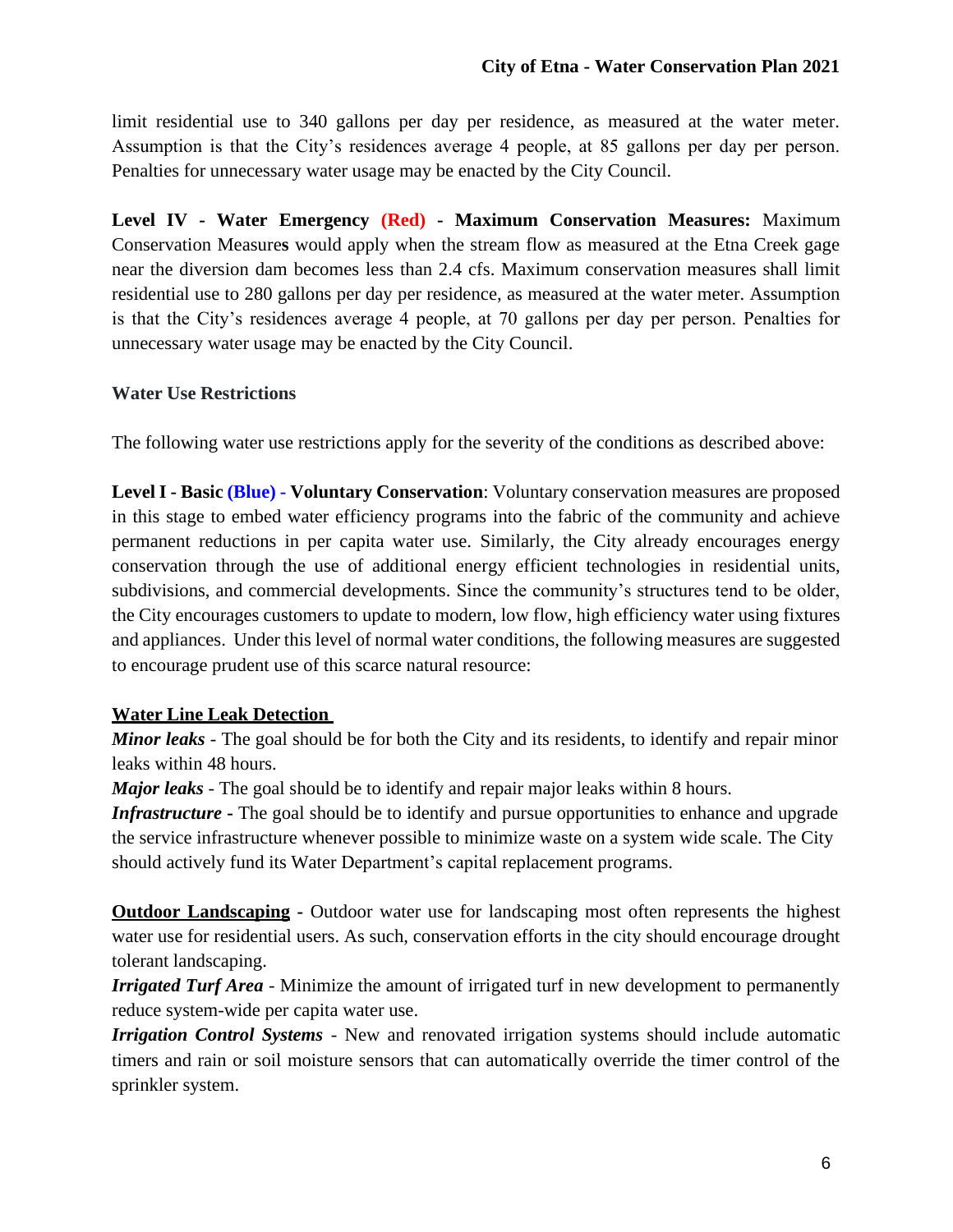*Drip Irrigated Area* - Drip irrigation is more efficient than spray for many applications, especially those where bushes, flowers, gardens and areas of unusual shape are being irrigated.

*Sidewalk and Driveway Design* - Lot design should be configured such that spray irrigation does not overspray and pavement areas. Landscape areas can be designed to catch any runoff instead of allowing water to drain off.

*Landscape Plants* – Seek to use low water using plants that are drought tolerant.

## **Individual water conservation habits**

*Bathroom* – Turn off water while brushing teeth and shaving. Bathe using half-full tubs and take shorter showers.

*Piping* - Insulate hot water heaters and pipelines to reduce the time needed to get hot water at the tap.

*Kitchen* **-** Store drinking water in refrigerator and run dishwasher only when full.

*Laundry* **-** Purchase high efficiency appliances and wash full loads of laundry.

*Watering Hours* – Watering during the heat of the day allows for high evaporation rates, therefore, watering should be done before 10:00am and after 6:00pm.

*Drip Irrigation* - Use drip irrigation wherever possible for deep watering of trees, bushes, flowers and gardens.

*Hose Shutoff Valves* **-** Equip hoses with a shutoff valve that requires hand pressure to open.

*Exterior Cleaning* **-** Sweep patios, sidewalks, driveways, and other hard exterior surfaces.

*Car Washing* **-** Use spray from a hose equipped with a shutoff valve and/or a bucket of water to wash cars.

*Hot Water Lines Insulation* **-** Insulating hot water lines or installing a recirculation pump in new construction will reduce heat losses and the amount of time the water has to 'run' before it gets to the proper temperature. Pipe insulation can save both water and energy.

*Thermostatic Mixing Devices* **-** By running the hot water and cold-water lines into a single mixing valve, the person taking a shower can set and get the target water temperature much more quickly, especially when the hot water line is insulated.

*Water Saving Devices* **-** Install low-flow devices and flow restrictions for high use fixtures like shower heads and install updated, low flush toilets and low water use appliances.

*Plumbing Repairs* **-** Promptly repair any leaking fixtures. Test your plumbing by carefully checking the water meter reading and then turning off all water using devices. After 30 to 60 minutes, check if the meter has recorded any usage. Toilets can be checked by placing a drop of food coloring in the water tank and checking in 30 minutes for any coloration of water in the bowl. Toilets are responsible for some of the most common household leaks.

**Level II - Water Alert (Yellow) - Voluntary Conservation Measures:** Immediate action is necessary in Level II. The City's primary tool for achieving short-term reductions in water use is public education to encourage additional voluntary restrictions to reduce water consumption until adequate supplies are available.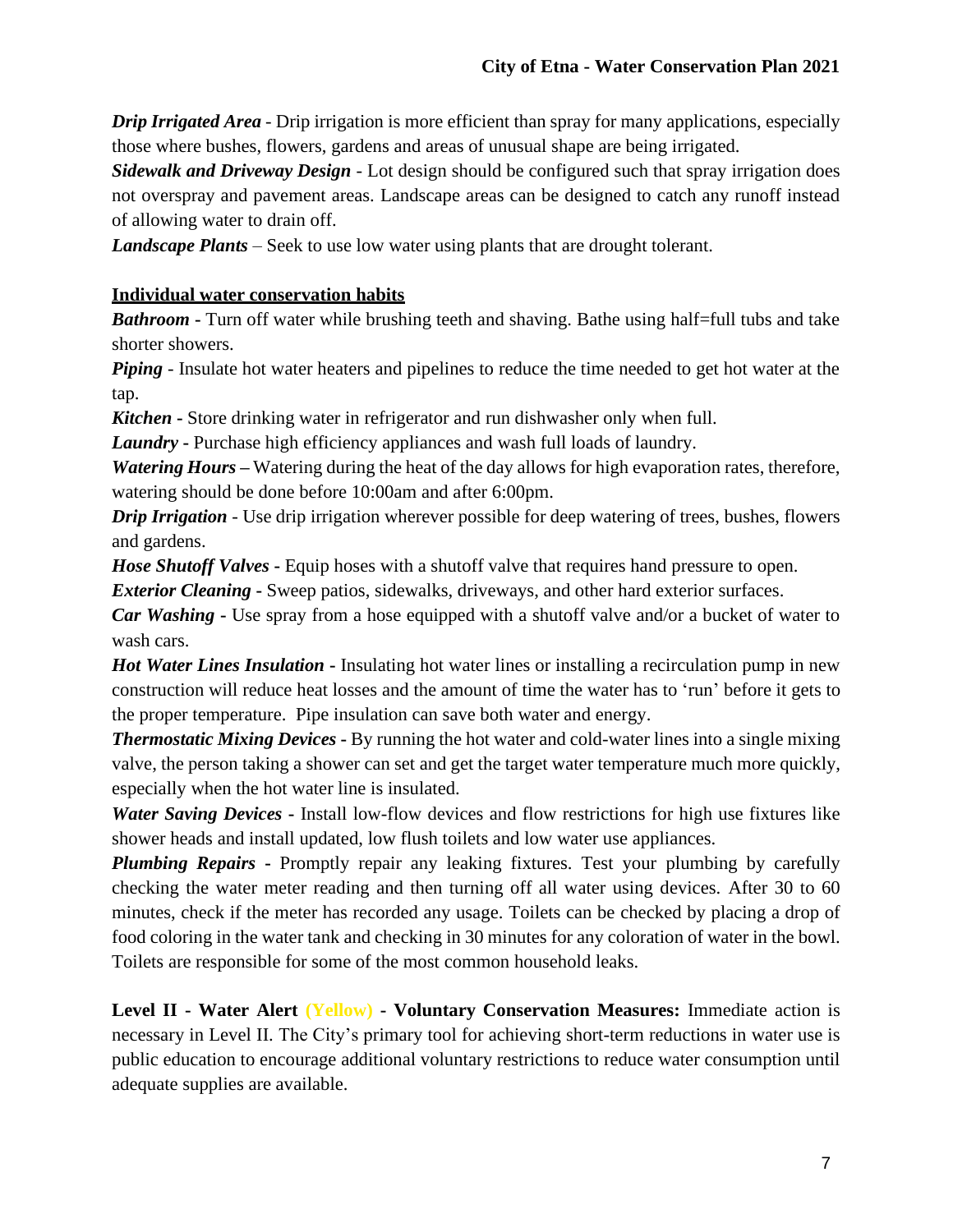## **All water conservation measures contained in previous levels apply to Level II**.

*Voluntary Restrictions* The following voluntary rationing measures will be in effect.

- 1. Residential use limited to 400 gallons per day per residence, as measured at the water meter. Assumption is that the City's residences average 4 people, at 100 gallons per person.
- 2. Use of potable water to irrigate turf and landscape vegetation is excluded between the hours of 10:00 AM and 6:00 PM.
- 3. Equipment hoses with a shutoff valve that requires hand pressure to open.
- 4. Use of potable water for exterior washing, except at commercial facilities using recycled water, is minimized.
- 5. Potable water for car washing, construction, compaction, dust control, street or building wash-down shall be from a hose equipped with a shutoff valve and/or a bucket of water for washing. Similarly, sweeping patios, sidewalks, driveways and other hard exterior surfaces will be utilized.

**Level III - Water Shortage (Orange) - Mandatory Conservation Measures:** Immediate action is necessary in Level III. The City's primary tool for achieving short-term reductions in water use is to declare a water emergency and enact mandatory Level III restrictions to drastically reduce water consumption. The goal is to protect the health, safety and welfare of the public and to ensure that minimum water needs for the City residents are met.

Please note that restrictions other than those identified below may be necessary during prolonged or extreme drought conditions to safeguard the adequacy of the water supply for essential uses. Additional restrictions may include limitations on new connections, water shortage pricing, limitations on non-essential water use, installation of flow restriction devices for excessive use customers or other measures deemed necessary.

## **All water conservation measures contained in previous levels apply to Level III.**

*Regulations and Restrictions* The following mandatory conservation measures will be in effect.

- 1. Residential use limited to 340 gallons per day per residence, as measured at the water meter. Assumption is that the City's residences average 4 people, at 85 gallons per person.
- 2. No customer shall waste water.
- 3. Use of potable water to irrigate turf/lawn, landscape vegetation and between the hours of 10:00 AM and 6:00 PM or in such a manner that results in runoff for more than 5 minutes is prohibited. Outdoor watering shall be limited to 1-hour total duration.
- 4. Restaurants and food service establishments shall serve water to customers only upon specific request.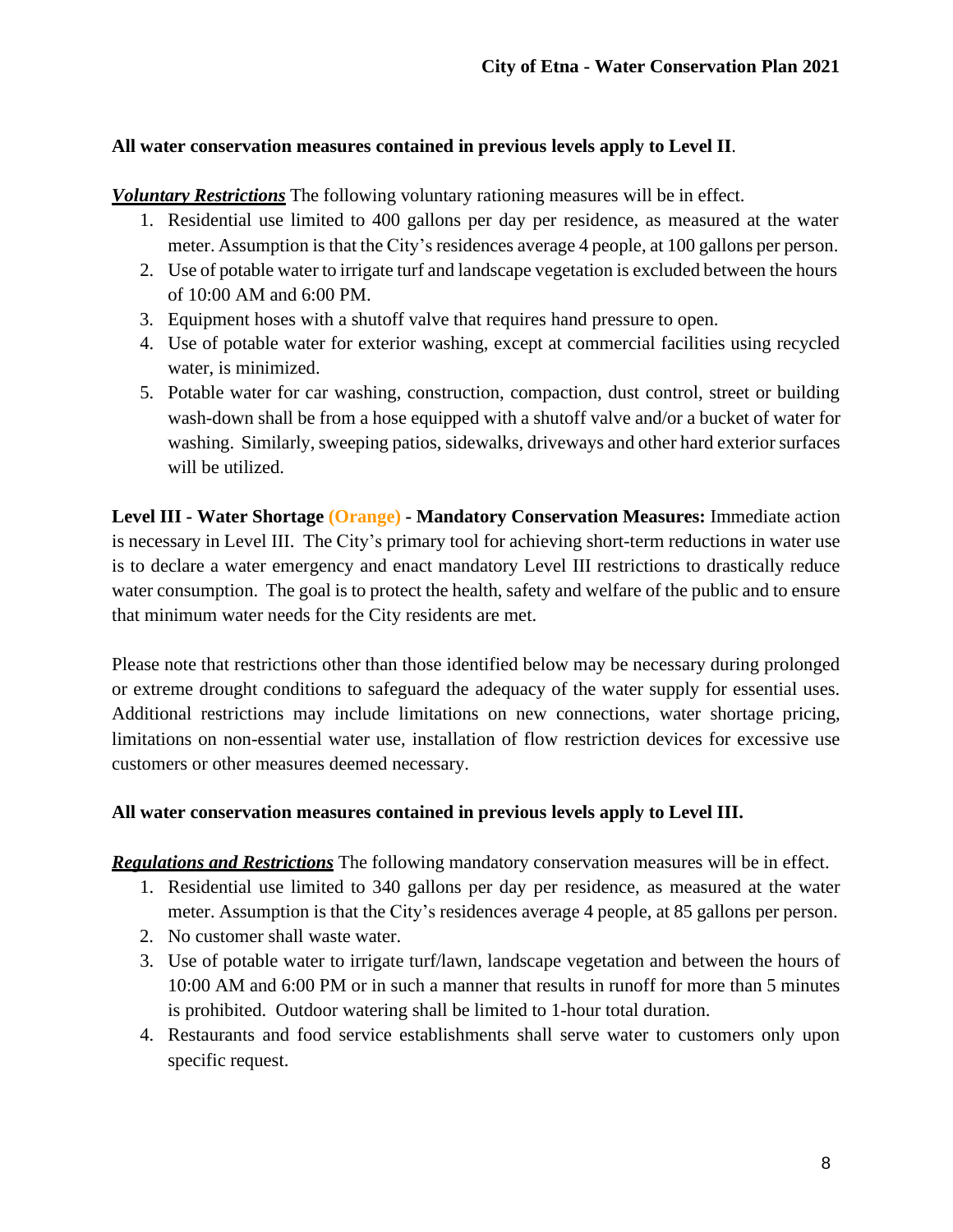- 5. Use of potable water for construction, compaction, dust control, street or building wash down is prohibited.
- 6. City Pool shall use a pool covering when not in use to minimize evaporation.

## **Level IV - Water Emergency (Red) - Maximum Conservation Measures:**

If Level IV is determined at any time during the year, the City of Etna's City Council and Staff will immediately notify its residences using the Code Red notification system through phone lines, cell phones, emails, Facebook, and other media methods. Additionally, a special meeting will be held with the intent to issue a rate increase for excessive water use. Any said rate increase would stay in effect until the flow within Etna Creek improved to at least 2.4 cfs for at least two consecutive weeks. Other restrictions deemed necessary to safeguard the adequacy of the water supply for the City of Etna are subject to change if conditions warrant additional water conservation measures. Public Works staff and the Code Enforcement Officers has full authority to issue penalty notices when seeing violations.

## **All water conservation measures contained in previous levels apply to Level IV.**

## *Regulations and Restrictions*

- 1. Residential use limited to 280 gallons per day per residence, as measured at the water meter. Assumption is that the City's residences average 4 people, at 70 gallons per person.
- 2. Outdoor watering shall be limited to 30 minutes total duration per day.
- 3. Penalty for excess water use shall be issued on the connection's water bill.

## **Other Water Users**

Schools, parks, cemetery, churches and pool shall use water in a reasonable way so not to directly or indirect harm the City's ability to meet minimum health and safety allocation for human consumption, sanitation and fire protection needs. The City reserves the rights to impose stronger water conservation measures to individual water users who are deemed to have an excessive and/or unreasonable use of water.

## **Unauthorized Water Use**

Unauthorized use of a fire hydrant, public or private, for anything other than fire suppression efforts is not permitted at any time or any water level.

## **Fire and Other Emergencies**